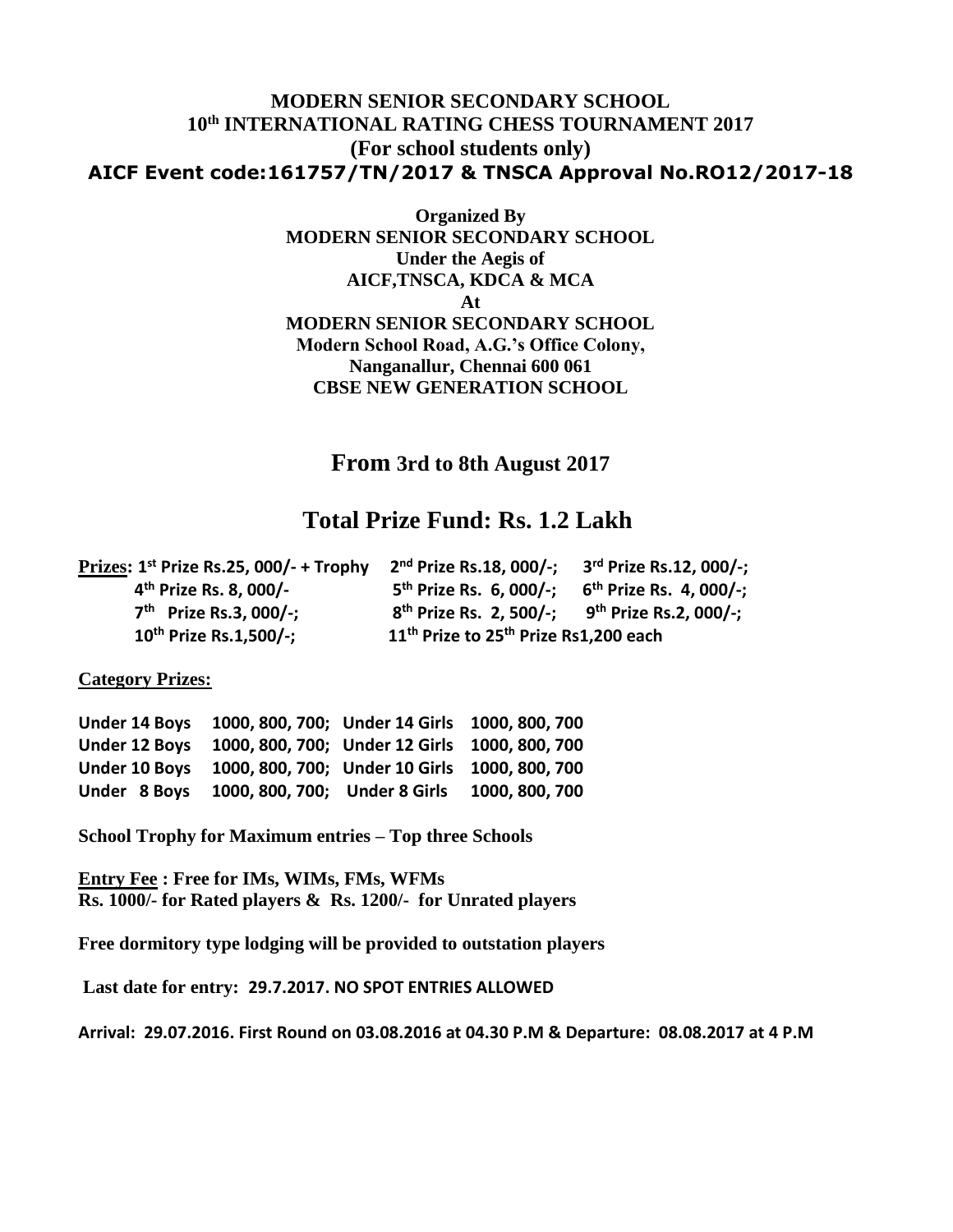## **Round Schedule**

| 03.08.2017(Thursday) Arrival |                        |                                              |
|------------------------------|------------------------|----------------------------------------------|
| 03.08.2017 (Thursday)        | Inauguration 04.00 P.M | Round 1 - 04.30P.M                           |
| 04.08.2017 (Friday)          | Round 2 - 09.00 A.M    | Round 3- 02.30 P.M                           |
| 05.08.2017 (Saturday)        | Round $4 - 09.00$ A.M  | Round 5 - 02.30 P.M                          |
| 06.08.2017 (Sunday)          | Round $6 - 09.00$ A.M  | Round 7- 02.30 P.M                           |
| 07.08.2017 (Monday)          | Round 8 - 09.00 A.M    | Round 9- 02.30 P.M                           |
| 08.08.2017 (Tuesday)         | Round10 - 09.00 A.M    | Prize Distribution -3.00 P.M Departure 4 P.M |

### **Rules and Regulations**

 **Rule: The tournament will be played under the latest FIDE rules.**

#### **Rate of Play: 90 minutes each, plus 30 seconds increment per move from move one.**

**AICF player Registration:** All the participants must be a registered players of All India Chess Federation. Those who are already registered with AICF must produce proof thereof. The AICF playerregistration fee for the year 2017-2018 is Rs.250/-. Players who are registering has to submit duly filled player registration form along with one passport size photo and Birth Certificate copy. E-Mail id for player is compulsory

**TNSCA player Registration Fee:** All Tamil Nadu players are required to register themselves with TNSCA by paying Rs.150/- as player registration fee for the year 2017-18. The amount should be remitted along with the duly signed TN players Registration form, plus one passport size photograph and Date of Birth Certificate copy.

**KDCA Registration :** All Kanchi players are required to register themselves with KDCA by paying Rs.100/ as registration fee for the year 2017-18.

**Tie-break:** Buchholz tie-break rules will be applied. In case of tie Prize money will not be shared

**Protests**: Protests, if any, against the decision of the Chief Arbiter shall be made in writing with a protest fee of Rs.500/- within 15 minutes of the occurrence of the incident to the appeals committee. The protest fee will be refunded if the appeal is upheld.

**Appeals Committee**: An Appeals Committee comprising of five members will be formed at the players meeting. The decision of the appeals committee is final and binding on all players concerned.

**Withdrawals:** A player may withdraw at any stage of the event, after informing the Chief Arbiter in writing.

**Rights of admission :** The AICF/TNSCA /Kanchi DCA / organizers Modern Sr. Sec School reserves the right to admit / reject any entry without assigning any reason thereof. The AICF/TNSCA /Kanchi DCA / organizers Modern Sr. Sec School reserves the right of admission to the venue and lodging place.

#### **Boarding : Players responsibility**

**Lodging**: **Dormitory type will be provided to out station players & they have to bring their own beddings**

**Entry Fee : Free for IMs, WIMs, FMs,WFMs Rs. 1000/- for Rated player & Rs. 1200/- for Unrated players** 

**Entry fee to be paid by a crossed bank draft or cheque in favour of "Modern Senior Secondary School" payable at Chennai and sent on or before 29 th July 2017 to MODERN SENIOR SECONDARY SCHOOL Modern School Road, A.G's Office Colony, Nanganallur, Chennai 600 061** 

For further details Contact: **Dr.(Smt) K. Mohana**, M.Com.,M.Phil.,B.Ed.,Ph.D, **Principal.044 22240110 & 9791022259 Mr B.Ramadoss,B.Sc,M.P.Ed.,Physical Director,Modern School, Ph9840768431 Sri V. Ravichandran**, Fide Trainer & International Arbiter, **Ph 9444210914**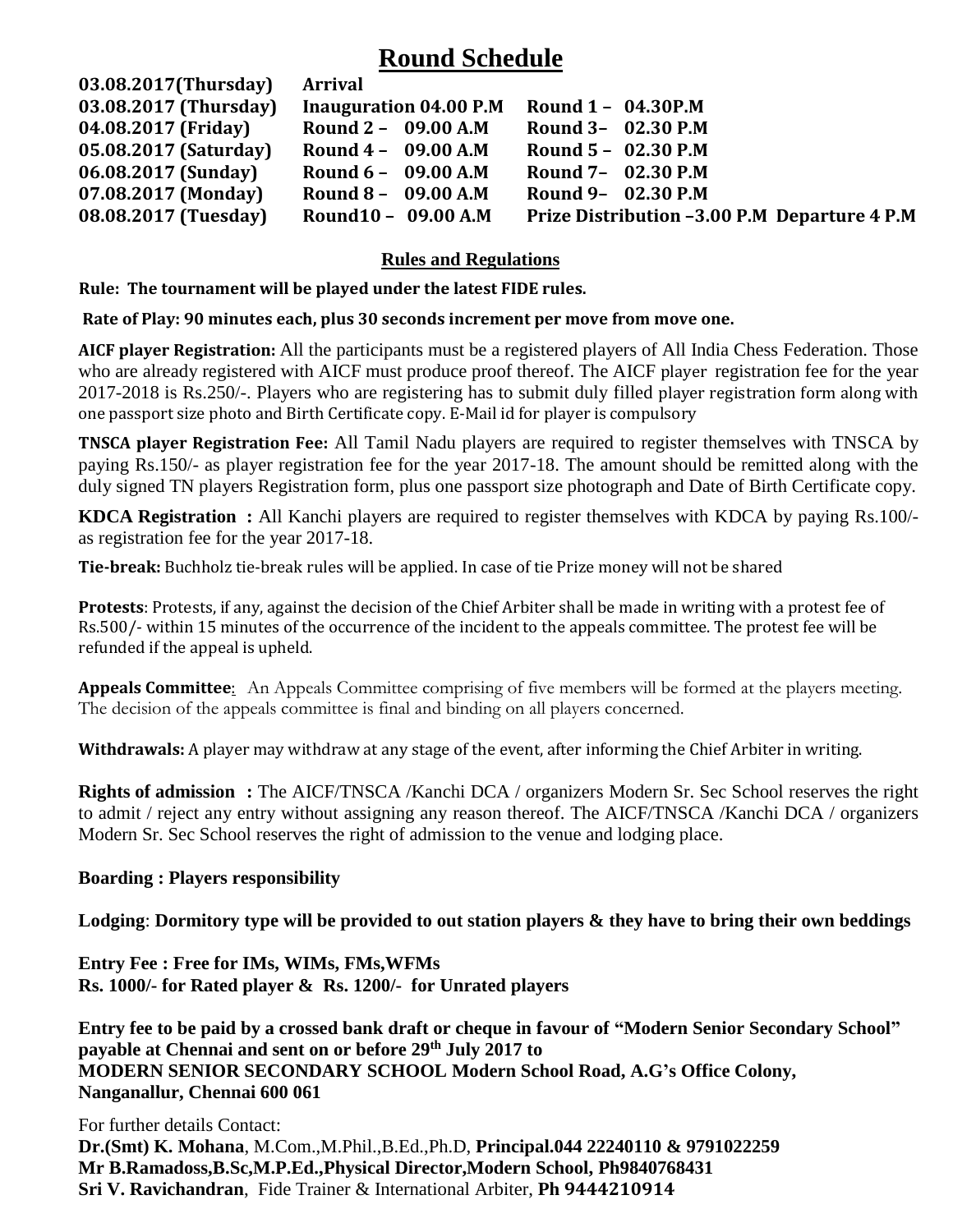#### **MODERN SENIOR SECONDARY SCHOOL 10th INTERNATIONAL RATING CHESS TOURNAMENT 2017 (For school students only)**

#### **ENTRY FORM**

1. Name

2. Fide Rating if any (As per the latest list)

3. Fide ID

4. School Name & Class

5. Address:

6. Date of Birth:

7. Male/Female

8. Telephone:

9.Email

10. AICF Registration: Fee enclosed/Registration proof enclosed. Crossed Demand Draft/Chennai Cheque No. Secondary School drawn on Bank is enclosed.

11. TNSCA Registration (for TN players only): Fee enclosed/Already Registered (No. )

**11 Lodging Needed at School Yes/No**

Date:

Place: Signature

To qualify for Under – U8, U10, U12, U14 prizes, players must produce copy of their date of birth certificate. Entries should be attested by the Head of the School with the School Seal

 **Entry fees can also be paid by online through www.paychessentry.com**

**Last date for entry: 29.7.2017**